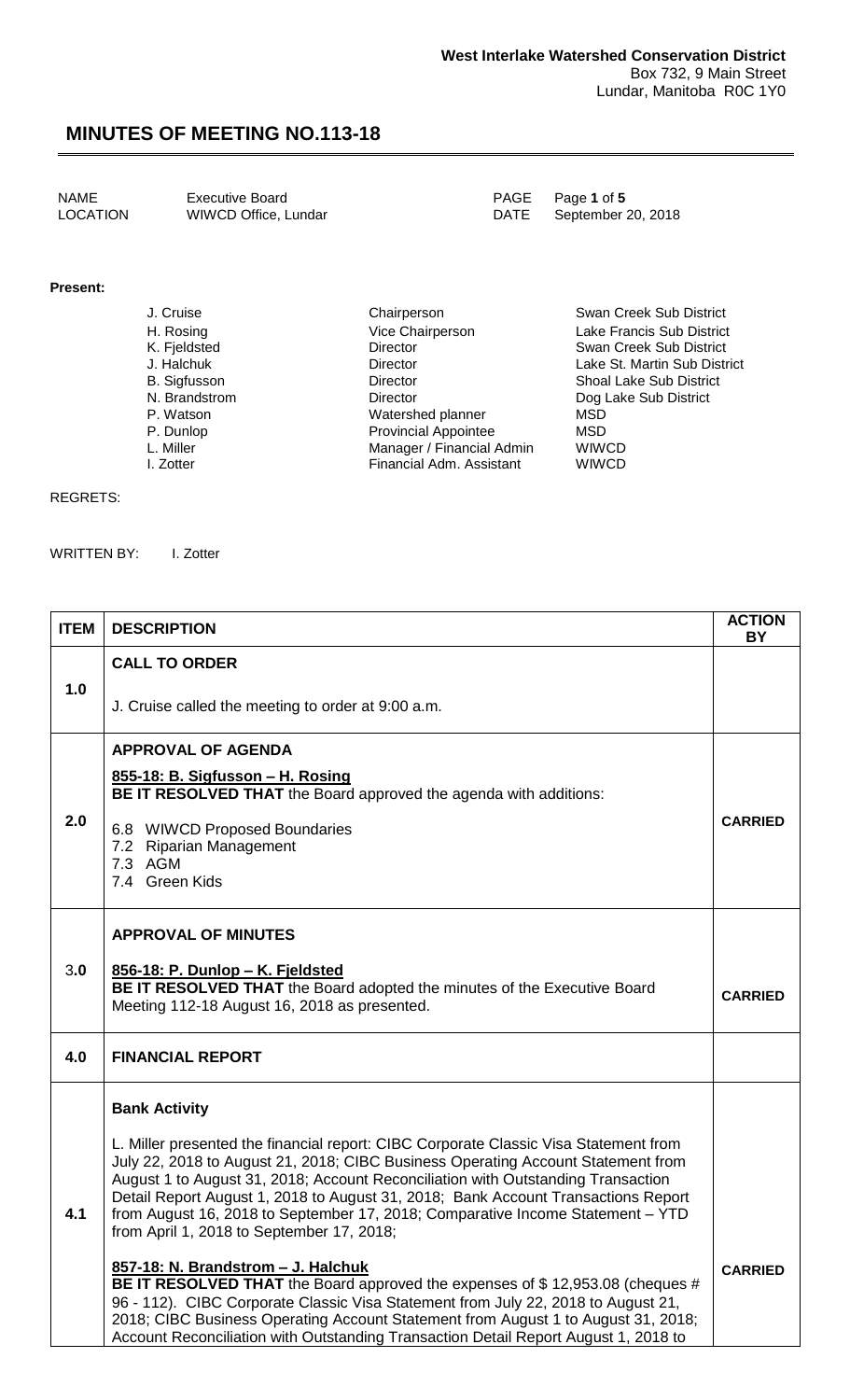| <b>NAME</b><br>LOCATION |                                                                                                                                                                                                                                            | <b>Executive Board</b><br>WIWCD Office, Lundar                                                                                                                                                                                                                                                                                                                                                                                                                                                                                                                                                                                                                                                                                                    | PAGE<br>DATE | Page 2 of 5<br>September 20, 2018 |  |
|-------------------------|--------------------------------------------------------------------------------------------------------------------------------------------------------------------------------------------------------------------------------------------|---------------------------------------------------------------------------------------------------------------------------------------------------------------------------------------------------------------------------------------------------------------------------------------------------------------------------------------------------------------------------------------------------------------------------------------------------------------------------------------------------------------------------------------------------------------------------------------------------------------------------------------------------------------------------------------------------------------------------------------------------|--------------|-----------------------------------|--|
|                         |                                                                                                                                                                                                                                            | August 31, 2018; Bank Account Transactions Report from August 16, 2018 to<br>September 17, 2018; Comparative Income Statement - YTD from April 1, 2018 to<br>September 17, 2018;                                                                                                                                                                                                                                                                                                                                                                                                                                                                                                                                                                  |              |                                   |  |
|                         | <b>SUB DISTRICT RECOMMENDATIONS</b>                                                                                                                                                                                                        |                                                                                                                                                                                                                                                                                                                                                                                                                                                                                                                                                                                                                                                                                                                                                   |              |                                   |  |
|                         |                                                                                                                                                                                                                                            | Sub District Meetings took place:                                                                                                                                                                                                                                                                                                                                                                                                                                                                                                                                                                                                                                                                                                                 |              |                                   |  |
|                         |                                                                                                                                                                                                                                            | September 10, 2018 at 8:30 a.m. - Swan Creek Sub District at the WIWCD Office;                                                                                                                                                                                                                                                                                                                                                                                                                                                                                                                                                                                                                                                                    |              |                                   |  |
|                         |                                                                                                                                                                                                                                            | September 12, 2018 at 7:00 p.m. - Shoal Lake at the RM Office of St. Laurent;                                                                                                                                                                                                                                                                                                                                                                                                                                                                                                                                                                                                                                                                     |              |                                   |  |
|                         | September 13, 2018 at 7:00 p.m. - Dog lake Sub Districts at the RM Office of West<br>Interlake in Ashern                                                                                                                                   |                                                                                                                                                                                                                                                                                                                                                                                                                                                                                                                                                                                                                                                                                                                                                   |              |                                   |  |
|                         | Lake Francis Sub Districts and Lake ST. Martin Meetings were cancelled due to "no<br>quorum".                                                                                                                                              |                                                                                                                                                                                                                                                                                                                                                                                                                                                                                                                                                                                                                                                                                                                                                   |              |                                   |  |
|                         | Letters to be sent to all municipalities to address the importance of meeting's<br>attendance by their representatives and to ask municipalities to appoint<br>representatives, who are motivated and dedicated to be a part of the WIWCD. |                                                                                                                                                                                                                                                                                                                                                                                                                                                                                                                                                                                                                                                                                                                                                   |              |                                   |  |
|                         |                                                                                                                                                                                                                                            | The following recommendations were presented to the Board:                                                                                                                                                                                                                                                                                                                                                                                                                                                                                                                                                                                                                                                                                        |              |                                   |  |
|                         |                                                                                                                                                                                                                                            | $\triangleright$ To increase rebate for the Fuel Tank(s) Rebate Program in order to attract more<br>applicants. Perhaps funding for casing extension can be reduced for this<br>purposes;                                                                                                                                                                                                                                                                                                                                                                                                                                                                                                                                                         |              |                                   |  |
|                         |                                                                                                                                                                                                                                            | $\triangleright$ To increase financial assistance through the Riparian Management Program for<br>fencing dugouts, the amount should be greater than \$5000.00                                                                                                                                                                                                                                                                                                                                                                                                                                                                                                                                                                                     |              |                                   |  |
| 5.0                     |                                                                                                                                                                                                                                            | $\triangleright$ Land adjacent to the shoreline is leased to the agricultural producer by Crown<br>Land on a short term Lease. This condition is preventing farmers from fencing<br>the lake and utilising the land in more feasible manner. It is possible that these<br>areas will be transitioning into Wildlife Management areas. However, poor<br>management of the existing wildlife area observed in some locations in the past.<br>Members expressed concerns that the potential transitioning can pose a greater<br>risk for fires in the area. Members suggested to send a letter to the Crown Land<br>Office and to the Manitoba Sustainable Development / Wildlife Management<br>Branch expressing concerns pertaining to this issue. |              |                                   |  |
|                         |                                                                                                                                                                                                                                            | $\triangleright$ Members suggested to draft a letter to Manitoba Sustainable Development /<br>Wildlife Branch in reference to the reduction of game bird refuge areas and its<br>better management.                                                                                                                                                                                                                                                                                                                                                                                                                                                                                                                                               |              |                                   |  |
|                         |                                                                                                                                                                                                                                            | $\triangleright$ To set up a presentation with Soil Specialist and to organize a workshop for<br>public for educational purposes.                                                                                                                                                                                                                                                                                                                                                                                                                                                                                                                                                                                                                 |              |                                   |  |
|                         |                                                                                                                                                                                                                                            | $\triangleright$ To explore the possibility to provide the financial assistance to agricultural<br>producers with purchase of chemical storage facilities.                                                                                                                                                                                                                                                                                                                                                                                                                                                                                                                                                                                        |              |                                   |  |
|                         |                                                                                                                                                                                                                                            | $\triangleright$ To amalgamate Lake St. Martin and Dog Lake Sub District for the purposes of<br>better management and establishment of the quorum during Sub District<br>Meetings.                                                                                                                                                                                                                                                                                                                                                                                                                                                                                                                                                                |              |                                   |  |
|                         |                                                                                                                                                                                                                                            | $\triangleright$ To partnership with organizations involved in development and construction of<br>Lake St. Martin and Lake Manitoba Channels with intent to initiate projects<br>directed to enhance and to improve fish and wildlife habitat.                                                                                                                                                                                                                                                                                                                                                                                                                                                                                                    |              |                                   |  |
|                         |                                                                                                                                                                                                                                            | The Board will be discussing presented recommendations at next Executive Meeting.                                                                                                                                                                                                                                                                                                                                                                                                                                                                                                                                                                                                                                                                 |              |                                   |  |
| 6.0                     |                                                                                                                                                                                                                                            |                                                                                                                                                                                                                                                                                                                                                                                                                                                                                                                                                                                                                                                                                                                                                   |              |                                   |  |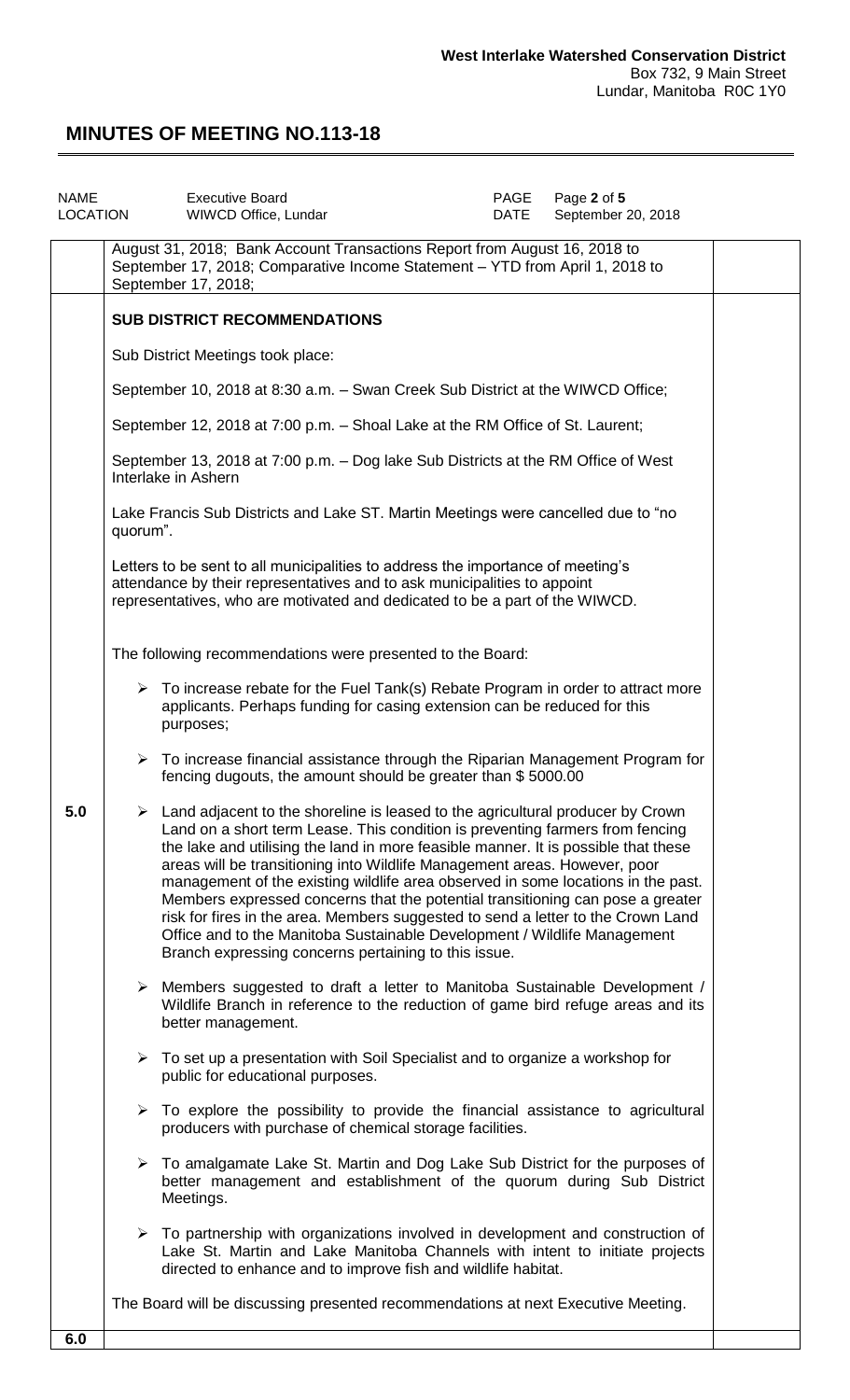| <b>NAME</b><br><b>LOCATION</b> | <b>Executive Board</b><br>WIWCD Office, Lundar                                                                                                                                                                                                                                                                                                                                                                                                                                                                                                                                                                                                           | PAGE<br>DATE | Page 3 of 5<br>September 20, 2018 |                |
|--------------------------------|----------------------------------------------------------------------------------------------------------------------------------------------------------------------------------------------------------------------------------------------------------------------------------------------------------------------------------------------------------------------------------------------------------------------------------------------------------------------------------------------------------------------------------------------------------------------------------------------------------------------------------------------------------|--------------|-----------------------------------|----------------|
|                                | <b>OLD BUSINESS</b>                                                                                                                                                                                                                                                                                                                                                                                                                                                                                                                                                                                                                                      |              |                                   |                |
| 6.1                            | Integrated Watershed Management plan (IWMP)<br>There is no new information presented to the Board.<br>Project Management Team (PMT) meeting will be scheduled and announced later.                                                                                                                                                                                                                                                                                                                                                                                                                                                                       |              |                                   |                |
| 6.2                            | <b>Winter Watering System Applications</b><br>Respond from M. Emilson has not been received.<br>K. Kallstrom is waiting for electrician and plumber to complete his Winter Off Site<br><b>Watering System Project.</b><br>B. Johnson and I. Johnson projects are in progress.<br>Letter to be send to C. Kopec stating that the funds will be paid out after the system is<br>installed at the approved location.<br>WIWCD received two new applications for the Winter Off Site Watering System.<br>Proposed sites were inspected.<br>858-18: B. Sigfusson - K. Fjeldsted<br>BE IT RESOLVED THAT the Board approved D. Cook and C. Clarke applications. |              |                                   | <b>CARRIED</b> |
| 6.3                            | <b>Hatchery Drain</b><br>M. Lowdon has applied for licenses to install spawning shoals at Hatchery Drain and<br>Swan Creek Drain.<br>The inquiry regarding the ownership of the structure at Burn Lake was made to Manitoba<br>Infrastructure, Duck Unlimited, Coldwell RM Office, the ownership of the structure has<br>not been identified to date. The Board decided to send a Letter to Sustainable<br>Development to clarify the ownership.                                                                                                                                                                                                         |              |                                   |                |
| 6.4                            | <b>Policy</b><br>Executive Directors reviewed Sample Policy for Providing Accessible Goods, Services or<br>Facilities for the Accessibility for Manitobans Act for the second time.<br>859-18: P. Dunlop - N. Brandstrom<br>BE IT RESOLVED THAT the Board approved second reading of Policy for Providing<br>Accessible Goods, Services or Facilities for the Accessibility for Manitobans Act.<br>Review of the WIWCD Policy and Procedures Manual (Section 1 – Section 2.13) tabled<br>to next executive meeting.                                                                                                                                      |              |                                   | <b>CARRIED</b> |
| 6.5                            | <b>RM's Letters</b><br>Letters have been sent to all RMs. RM of St. Laurent and RM of Grahamdale requested<br>to adjust their second half levy accordingly to the Provincial Grant for 2018-2019. RM of<br>Armstrong, Coldwell and Woodlands instructed the WIWCD to transfer unmatched<br>contribution into Local Fund. The reply from RM of West Interlake has not been received<br>at this time.                                                                                                                                                                                                                                                      |              |                                   |                |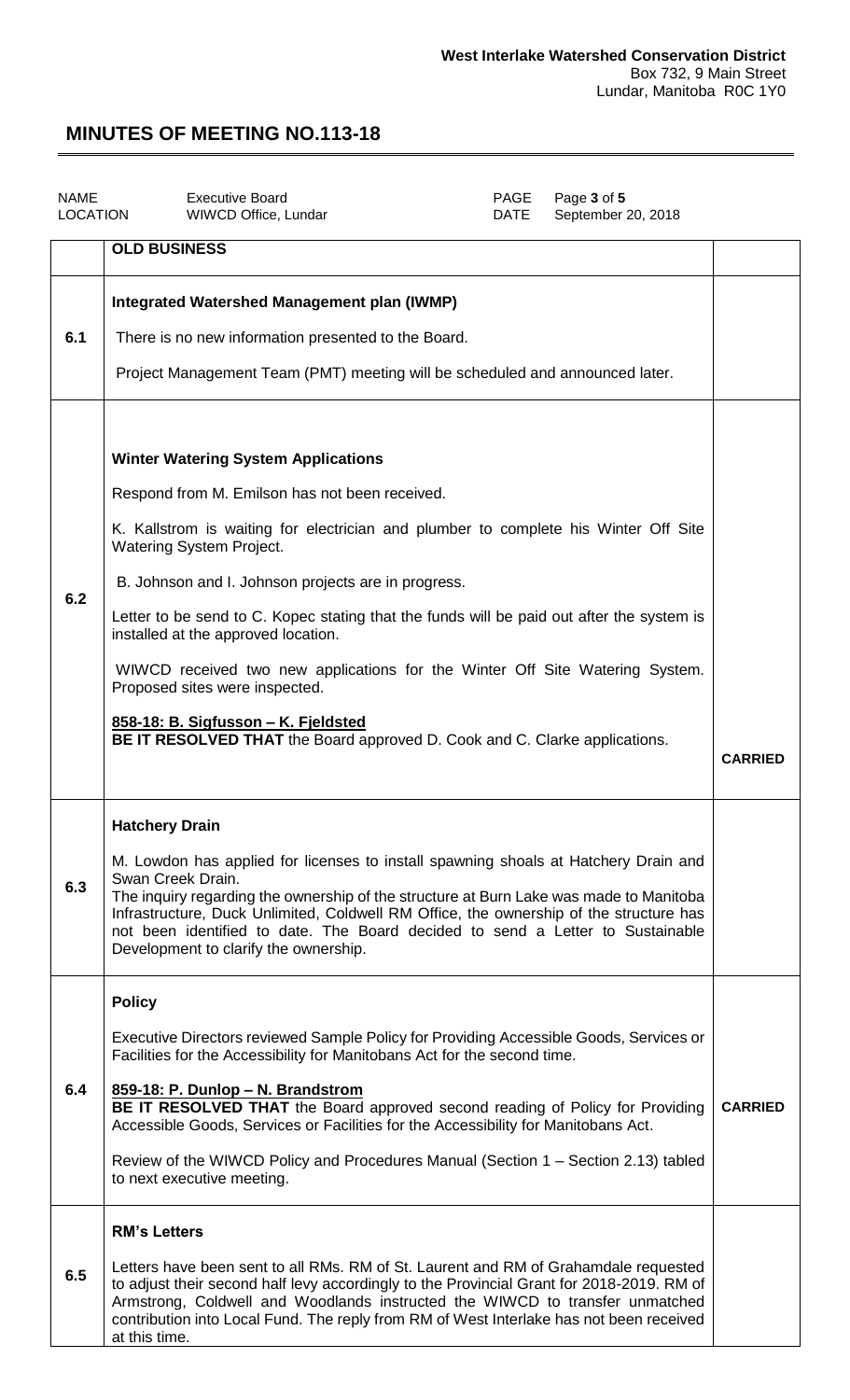| <b>NAME</b><br><b>LOCATION</b> |                                                                                                                                                                                                                                                                                                                                                                                                                                                     | <b>Executive Board</b><br>WIWCD Office, Lundar                                                                                                                                                                                                                                                                                                                                                                              | PAGE<br><b>DATE</b> | Page 4 of 5<br>September 20, 2018 |                |
|--------------------------------|-----------------------------------------------------------------------------------------------------------------------------------------------------------------------------------------------------------------------------------------------------------------------------------------------------------------------------------------------------------------------------------------------------------------------------------------------------|-----------------------------------------------------------------------------------------------------------------------------------------------------------------------------------------------------------------------------------------------------------------------------------------------------------------------------------------------------------------------------------------------------------------------------|---------------------|-----------------------------------|----------------|
| 6.6                            | <b>Riparian Lake Shore</b><br>The applicant G. Bednarek asked the WIWCD for the permission to complete the Project<br>next spring. Fence will be completed this year, installation of the Watering System will be<br>finalized in spring of next year. The Board discussed the inquiry and decided that<br>payment in full will be made only after the completion of the Project, funds will be reserved<br>in the budget of 2018-2019 fiscal year. |                                                                                                                                                                                                                                                                                                                                                                                                                             |                     |                                   |                |
| 6.7                            | <b>Advertising</b>                                                                                                                                                                                                                                                                                                                                                                                                                                  | The advertisement placed in Volume 10, Military Service Recognition Book published<br>by Royal Canadian Legion, Manitoba and Northwest Ontario Command. Volume 9 has<br>been received by WIWCD.                                                                                                                                                                                                                             |                     |                                   |                |
| 6.8                            |                                                                                                                                                                                                                                                                                                                                                                                                                                                     | <b>WIWCD Proposed Boundaries</b><br>Meeting with provincial representatives E. Dunbar and P. Watson took place on<br>September 17, 2018 at 1:00 p.m. in Lundar. Members of the WIWCD and representatives<br>from partner municipalities were present at the meeting. Attendees made comments on<br>some boundaries. New map with proposed boundaries will be sent to the WIWCD office,<br>once the boundaries are adjusted. |                     |                                   |                |
| 7.0                            | <b>NEW BUSINESS</b>                                                                                                                                                                                                                                                                                                                                                                                                                                 |                                                                                                                                                                                                                                                                                                                                                                                                                             |                     |                                   |                |
| 7.1                            | <b>Advertising</b>                                                                                                                                                                                                                                                                                                                                                                                                                                  | The 42nd annual Lundar Goose Shoot is coming up.<br>860-18: B. Sigfusson - P. Dunlop<br>BE IT RESOLVED THAT the Board approved to place an advertisement in The Express<br>Weekly News for the price of \$290.00                                                                                                                                                                                                            |                     |                                   | <b>CARRIED</b> |
| 7.2                            |                                                                                                                                                                                                                                                                                                                                                                                                                                                     | <b>Riparian Management Program</b><br>The WIWCD received an application for Riparian Management Program. Manager to<br>inspect the site before the decision can be made.                                                                                                                                                                                                                                                    |                     |                                   |                |
| 7.3                            |                                                                                                                                                                                                                                                                                                                                                                                                                                                     | <b>Annual General Meeting (AGM)</b><br>The WIWCD is celebrating 10 Years Anniversary of establishment this year.<br>Tentatively AGM scheduled on January 11, 2019. The Board is proposing to have an<br>Executive Meeting at 2:00 p.m., the Meeting between members and Provincial<br>representatives at 4:00 p.m. and the AGM at 6:00 p.m.                                                                                 |                     |                                   |                |
| 7.4                            | <b>Green Kids</b><br>mileage.                                                                                                                                                                                                                                                                                                                                                                                                                       | Green Kids Inc. has developed two 60-90 minutes Workshops for Grades 1-3 and<br>Grades 4-6 at the request of the WIWCD. An outline of the workshops presented to the<br>Board. Fee for one half-day is \$400.00, for one full-day is \$700.00 plus applicable<br>861-18: N. Brandstrom - K. Fjeldsted<br>BE IT RESOLVED THAT the Board approved to sponsor Green Kids Inc presentations<br>in ten schools for a full day.   |                     |                                   | <b>CARRIED</b> |